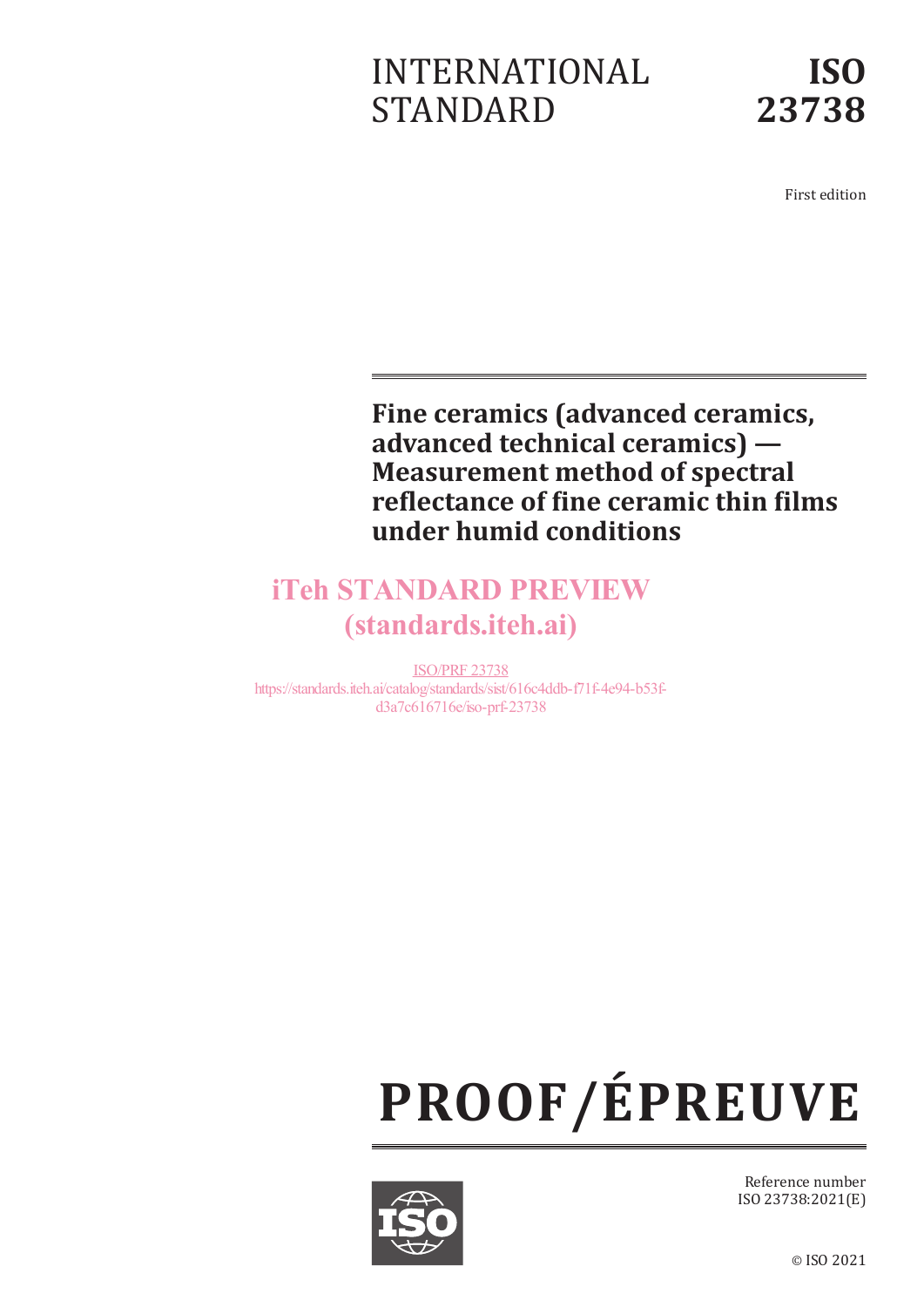### iTeh STANDARD PREVIEW (standards.iteh.ai)

ISO/PRF 23738 https://standards.iteh.ai/catalog/standards/sist/616c4ddb-f71f-4e94-b53fd3a7c616716e/iso-prf-23738



#### **COPYRIGHT PROTECTED DOCUMENT**

#### © ISO 2021

All rights reserved. Unless otherwise specified, or required in the context of its implementation, no part of this publication may be reproduced or utilized otherwise in any form or by any means, electronic or mechanical, including photocopying, or posting on the internet or an intranet, without prior written permission. Permission can be requested from either ISO at the address below or ISO's member body in the country of the requester.

ISO copyright office CP 401 • Ch. de Blandonnet 8 CH-1214 Vernier, Geneva Phone: +41 22 749 01 11 Email: copyright@iso.org Website: www.iso.org

Published in Switzerland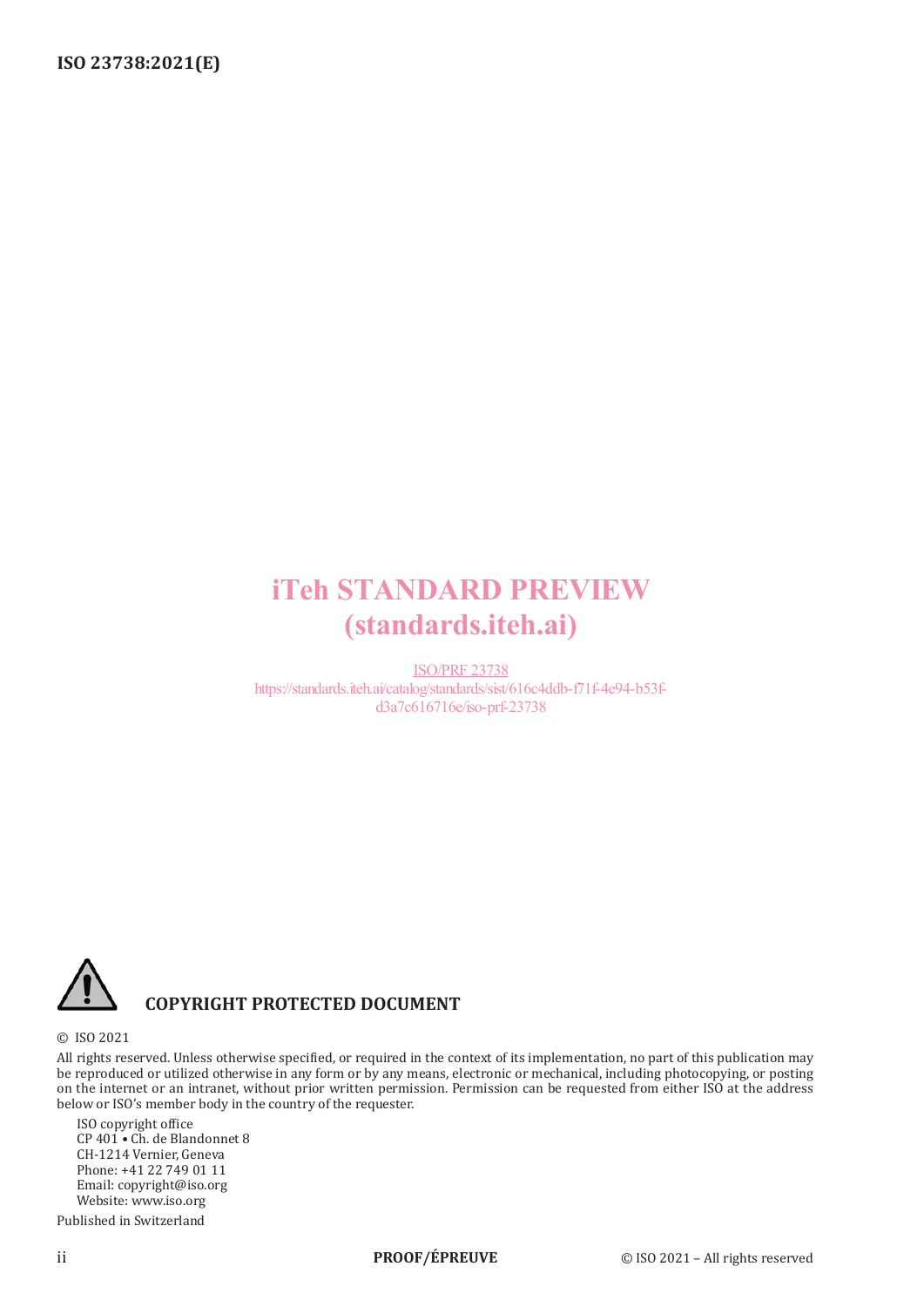Page

### **Contents**

| 1        |                                                                                                                                                                                                                                      |  |
|----------|--------------------------------------------------------------------------------------------------------------------------------------------------------------------------------------------------------------------------------------|--|
| 2        |                                                                                                                                                                                                                                      |  |
| 3        | Terms and definitions <b>contract to the contract of the contract of the contract of the contract of the contract of the contract of the contract of the contract of the contract of the contract of the contract of the contrac</b> |  |
| 4        | Principle 2                                                                                                                                                                                                                          |  |
| 5        | Measurement room ambient environment <b>Election Comment</b> 2                                                                                                                                                                       |  |
| 6        |                                                                                                                                                                                                                                      |  |
| 7<br>8   | 7.1<br>7.2                                                                                                                                                                                                                           |  |
| 9        | Reflectance measurement procedure <b>Engineering Communities</b> 5                                                                                                                                                                   |  |
| 10<br>11 | 10.1<br>10.2 Single-layer films.<br>10.3 Anti-reflective coatings NDARD PREVIEW 6<br>10.4 Edge filters. (Standards.iteh.ai) 10                                                                                                       |  |
|          |                                                                                                                                                                                                                                      |  |
|          | https://standards.iteh.ai/catalog/standards/sist/616c4ddb-f71f-4e94-b53f-                                                                                                                                                            |  |

d3a7c616716e/iso-prf-23738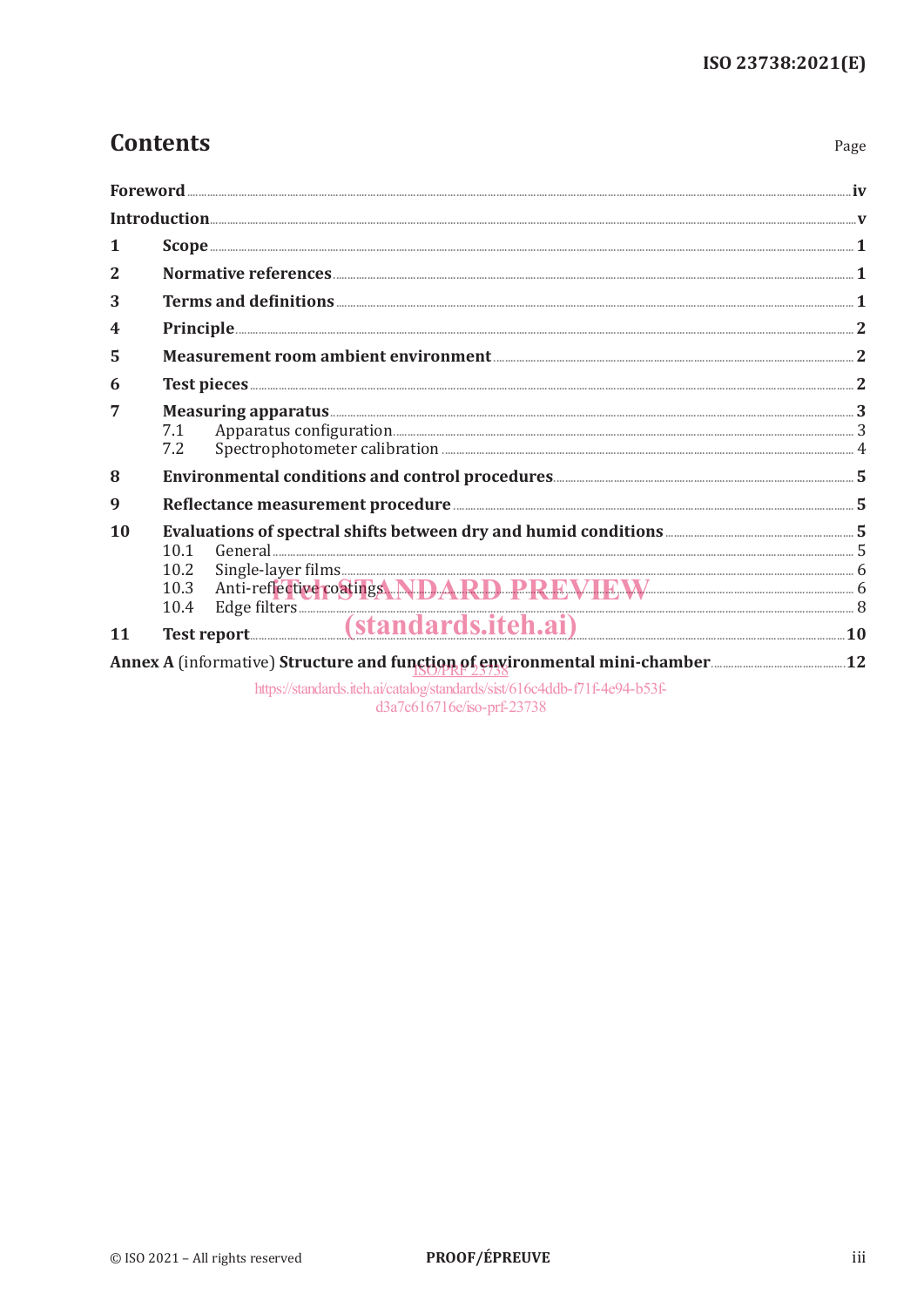### **Foreword**

ISO (the International Organization for Standardization) is a worldwide federation of national standards bodies (ISO member bodies). The work of preparing International Standards is normally carried out through ISO technical committees. Each member body interested in a subject for which a technical committee has been established has the right to be represented on that committee. International organizations, governmental and non-governmental, in liaison with ISO, also take part in the work. ISO collaborates closely with the International Electrotechnical Commission (IEC) on all matters of electrotechnical standardization.

The procedures used to develop this document and those intended for its further maintenance are described in the ISO/IEC Directives, Part 1. In particular, the different approval criteria needed for the different types of ISO documents should be noted. This document was drafted in accordance with the editorial rules of the ISO/IEC Directives, Part 2 (see www.iso.org/directives).

Attention is drawn to the possibility that some of the elements of this document may be the subject of patent rights. ISO shall not be held responsible for identifying any or all such patent rights. Details of any patent rights identified during the development of the document will be in the Introduction and/or on the ISO list of patent declarations received (see www.iso.org/patents).

Any trade name used in this document is information given for the convenience of users and does not constitute an endorsement.

For an explanation of the voluntary nature of standards, the meaning of ISO specific terms and expressions related to conformity assessment, as well as information about ISO's adherence to the<br>World Trade Organization (WTO) principles in the Technical Barriers to Trade (TBT), see www.iso.org/ World Trade Organization (WTO) principles in the Technical Barriers to Trade (TBT), see www.iso.org/ iso/foreword.html. (standards.iteh.ai)

This document was prepared by Technical Committee ISO/TC 206, *Fine ceramics*.

ISO/PRF 23738

Any feedback or questions om this document should be directed to the user's national standards body. A complete listing of these bodies can be found at www.iso.org/members.html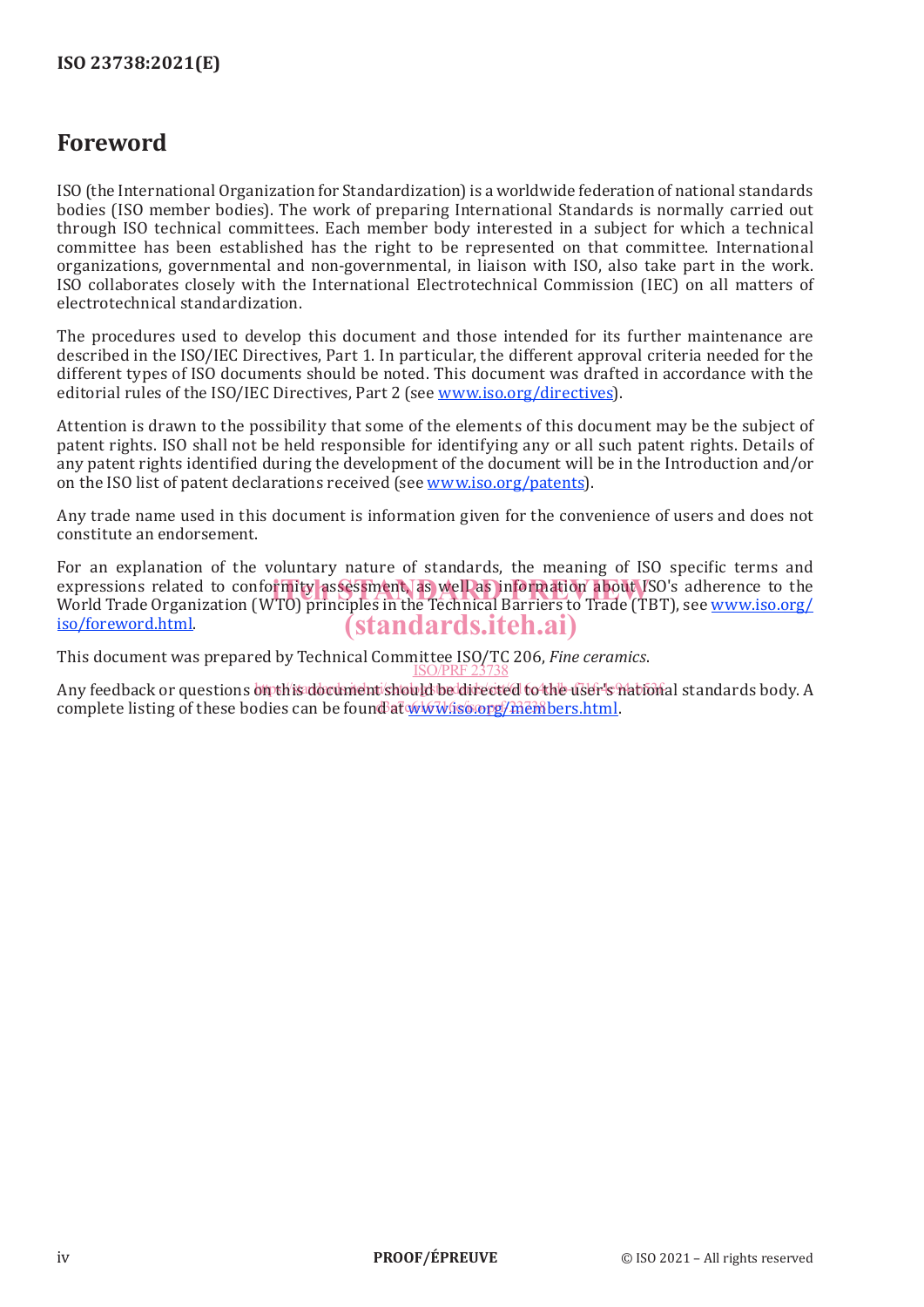### **Introduction**

Fine ceramic thin films are used in many optical applications, such as anti-reflective coatings, infrared sensor cut filters, X-ray sensor cut filters and band-pass filters. Even though the spectral reflectance of fine ceramic thin films is specified for each product, the refractive index and the optical properties change if these thin films are exposed to a humid environment. The reason for such changes in the optical properties is that water is adsorbed onto the surfaces inside the voids of fine ceramic thin films. A standard for evaluating the reliability of these films under a range of humidity conditions is therefore necessary. A standard for determining the spectral transmittance under humid and dry conditions was developed in ISO 17861. This document provides test methods that enable changes in the spectral reflectance of fine ceramic coatings in a humid environment due to water adsorption to be evaluated easily and accurately. The aim of this document is to promote the rapid adoption of this test method to facilitate further growth in this industry.

### iTeh STANDARD PREVIEW (standards.iteh.ai)

ISO/PRF 23738 https://standards.iteh.ai/catalog/standards/sist/616c4ddb-f71f-4e94-b53fd3a7c616716e/iso-prf-23738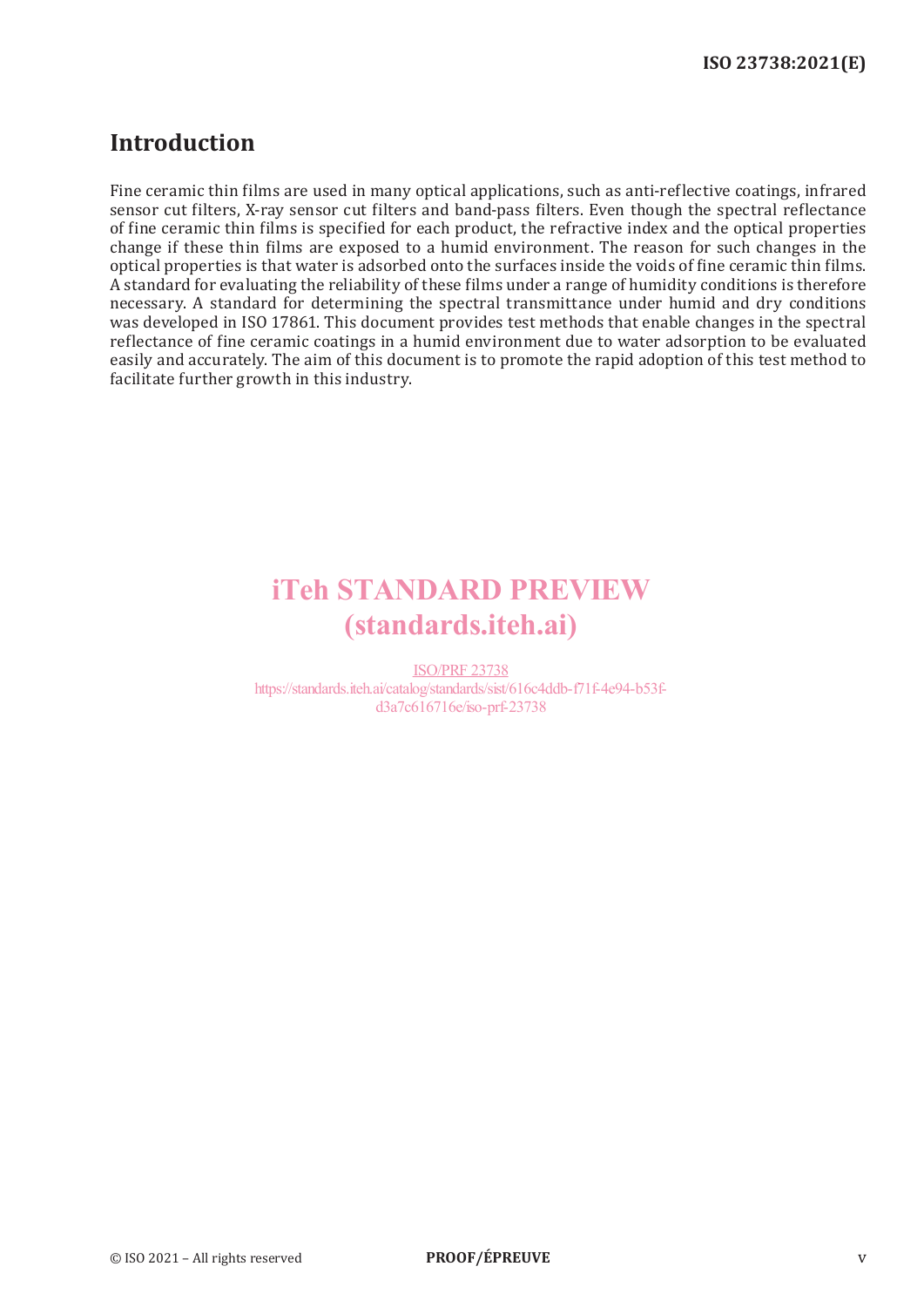## iTeh STANDARD PREVIEW (standards.iteh.ai)

ISO/PRF 23738 https://standards.iteh.ai/catalog/standards/sist/616c4ddb-f71f-4e94-b53fd3a7c616716e/iso-prf-23738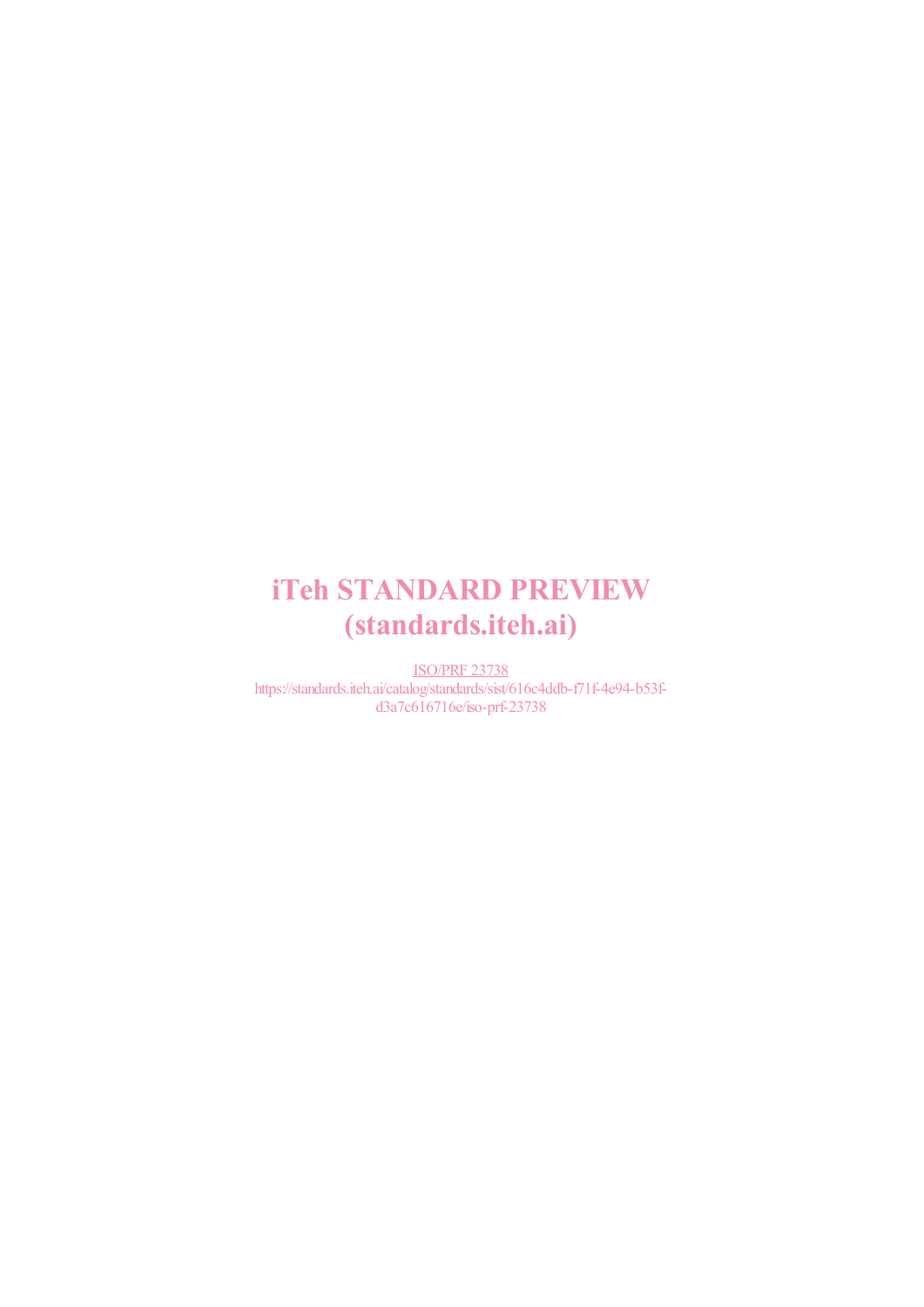### **Fine ceramics (advanced ceramics, advanced technical ceramics) — Measurement method of spectral reflectance of fine ceramic thin films under humid conditions**

#### **1 Scope**

This document specifies the procedure for measuring the spectral reflectance of fine ceramic thin films in an environment with variable relative humidity by using a general-purpose spectrophotometer.

#### **2 Normative references**

The following documents are referred to in the text in such a way that some or all of their content constitutes requirements of this document. For dated references, only the edition cited applies. For undated references, the latest edition of the referenced document (including any amendments) applies.

ISO 8980-3, *Ophthalmic optics — Uncut finished spectacle lenses — Part 3: Transmittance specifications and test methods*

# ISO 9211, *Optics and photonics* and *Photonics* **Busical coatings D PREVIEW**

ISO 17861, *Fine ceramics (advanced ceramics, advanced technical ceramics) — Measurement method of*  iso 17861, rine ceramics (aavanced ceramics, aavanced technical cera<br>spectral transmittance of fine ceramics thin films under humid condition

#### ISO/PRF 23738

**3 Terms and definitions**<br> **https://standards.iteh.ai/catalog/standards/sist/616c4ddb-f71f-4e94-b53f-**

For the purposes of this document, the terms and definitions given in ISO 8980-3, ISO 9211 and ISO 17861 and the following apply.

ISO and IEC maintain terminological databases for use in standardization at the following addresses:

- ISO Online browsing platform: available at https://www.iso.org/obp
- IEC Electropedia: available at http://www.electropedia.org/

#### **3.1**

#### **half of maximum/minimum reflectance wavelength**

 $λ$ <sub>R1/2</sub>

wavelength at which the reflectance is equal to half of the maximum and minimum values observed in a spectral reflectance curve obtained for a certain range of wavelength

#### **3.2**

#### **environmental mini-chamber**

small chamber that is used to control humidity

Note 1 to entry: This chamber is equipped with a quartz window for the optical beam inlet and outlet, an evacuation feedthrough to evacuate the mini-chamber and an inlet to feed air with a controlled humidity to the mini-chamber.

#### **3.3**

#### **spectral reflectance**

regularly reflected or spectral component of the illumination (i.e. light that is reflected in a mirror-like way off a surface at the same angle and in the same plane as the incident ray) that is measured by using a spectral reflectometer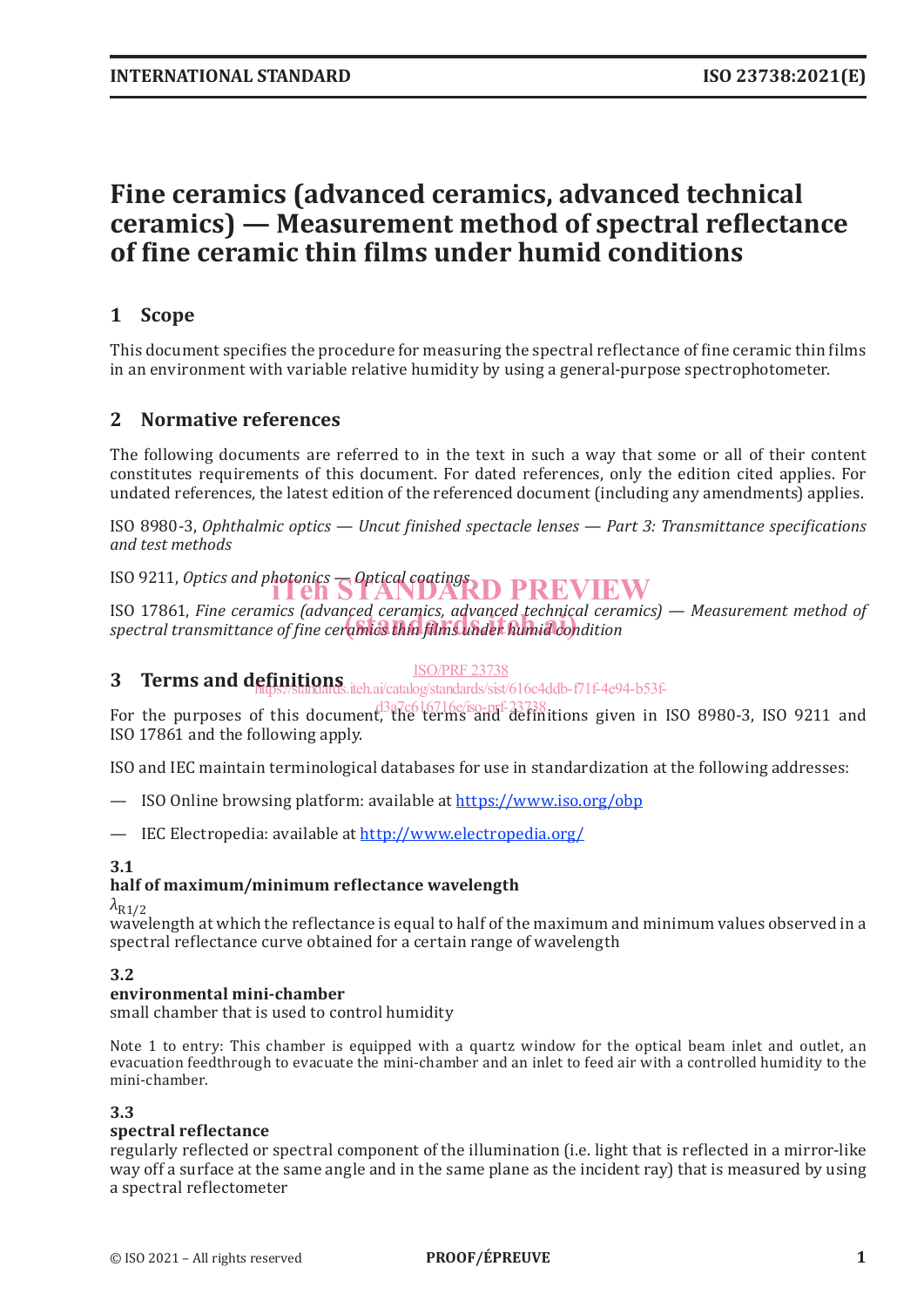#### **3.4**

#### **monochromator**

optical device that transmits a specific range of wavelengths from a polychromatic light

#### **3.5**

#### **spectrophotometer**

optical instrument that measures spectral transmittance or reflectance

Note 1 to entry: This instrument consists of an optical source, a monochromator, a sample chamber, an optical detector, a signal processor, a data processor, and an interface

#### **3.6**

#### **double-beam spectrophotometer**

type of spectrophotometer that is utilized to compare the light intensity of a reference sample with that of a test piece

Note 1 to entry: Compared with a single-beam spectrophotometer, this instrument provides a higher level of measurement stability. In a double-beam spectrophotometer, the energy of the source light beam is divided into two beams: a reference beam and a sample beam. The energy of the sample beam is detected by referring to the energy of the reference beam.

#### **3.7**

#### **integrating sphere**

optical component consisting of a hollow spherical cavity with an inner surface that is covered with a diffuse white reflective coating

Note 1 to entry: The cavity is equipped with small holes for the mounting of a test piece and for the inlet and outlet of the light beam. (standards.iteh.ai)

#### **4 Principle**

#### ISO/PRF 23738

Fine ceramic thin films sometimes possess a voided micro columnar structure.<br>Fine ceramic thin films sometimes possess a voided micro columnar structure. moisture in the air is adsorbed onto the surfaces of columns with voids between them. The quantity of moisture in the air is adsorbed onto the surfaces of columns with voids between them. The quantity of adsorbed water is affected by the hydrostatic vapour pressure and temperature in the environment. Depending on the quantity of water that is adsorbed, the refractive index of a thin film changes, resulting in a change in its spectral reflectance. To evaluate what effects the adsorption of water on the surface of voids in fine ceramic thin films has on the spectral reflectance of thin films, it is necessary to measure the optical properties under a vacuum, a high-humidity environment and a low-humidity environment. Comparing the results measured under a vacuum, a high-humidity environment and a low-humidity environment facilitates an evaluation of changes in the spectral reflectance due to the environmental humidity.

#### **5 Measurement room ambient environment**

The tests shall be carried out in a measurement laboratory under a room atmosphere in which the temperature and humidity changes are negligible. In particular, to prevent the condensation of water in the environmental mini-chamber, the ambient temperature shall be controlled to restrict it to a certain range.

- a) Measurement room temperature:  $(23 \pm 2)$  °C.
- b) Measurement room relative humidity: below 70 %.

#### **6 Test pieces**

The test pieces shall comprise single-layer or multilayer thin films of fine ceramics deposited on substrates such as glass or polymer materials. There are no restrictions on the types of materials that can be used for the substrates, provided the measurements will not be disturbed by any of the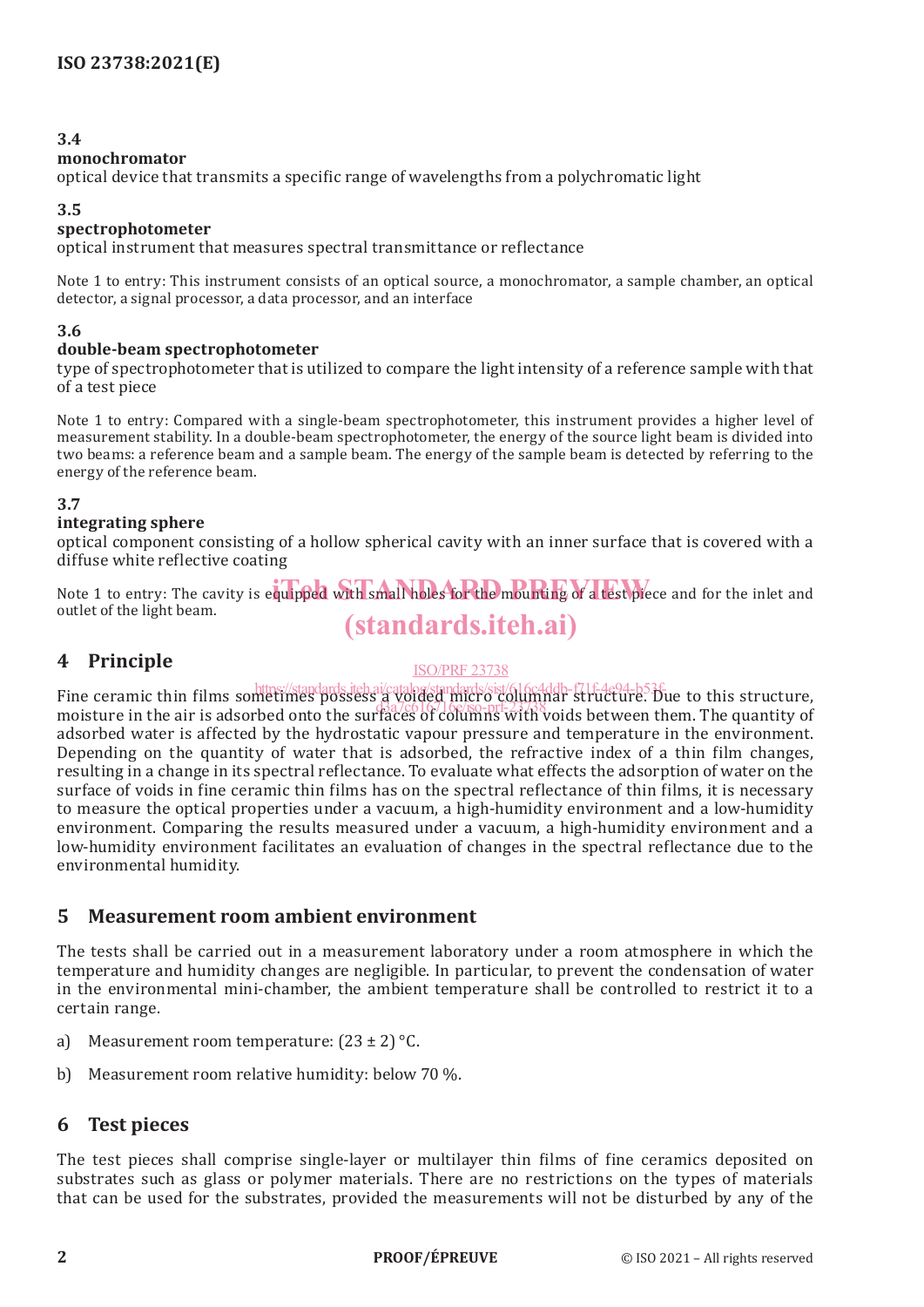properties of the substrates. Any test piece is acceptable as long as it fits in the environmental minichamber in terms of its size and shape.

#### **7 Measuring apparatus**

#### **7.1 Apparatus configuration**

a) Spectrophotometer: an instrument that utilizes a double-beam method with a wavelength accuracy of  $\pm$  0,2 nm or less in UV-visible light and  $\pm$  1,0 nm or less in the near-infrared domain. The repeatability of the wavelength setting is  $\pm$  0,1 nm or less in UV-visible light and  $\pm$  0,5 nm or less in the near-infrared domain, with a desirable measurement range of 300 nm to 2 500 nm.

The use of a double-beam spectrophotometer is strongly recommended. However, the use of an integrating sphere is not mandatory.

b) Environmental mini-chamber: an airtight container that maintains test pieces under a vacuum, a high-humidity environment and a low-humidity environment for the measurement of the spectral reflectance under each condition. The chamber consists of an optical feedthrough that comprises a transparent quartz glass plate, a backside window, and two valves for the inlet of environmental air and evacuation. A test piece is fixed inside the chamber for the measurement of light reflectance. It is necessary to confirm that there is no vacuum leak from the chamber when the valves are closed.

The spectrometry device configuration is shown in Figure 1. An example of the blueprint is shown in Annex A. iTeh STANDARD PREVIEW

# (standards.iteh.ai)

ISO/PRF 23738 https://standards.iteh.ai/catalog/standards/sist/616c4ddb-f71f-4e94-b53fd3a7c616716e/iso-prf-23738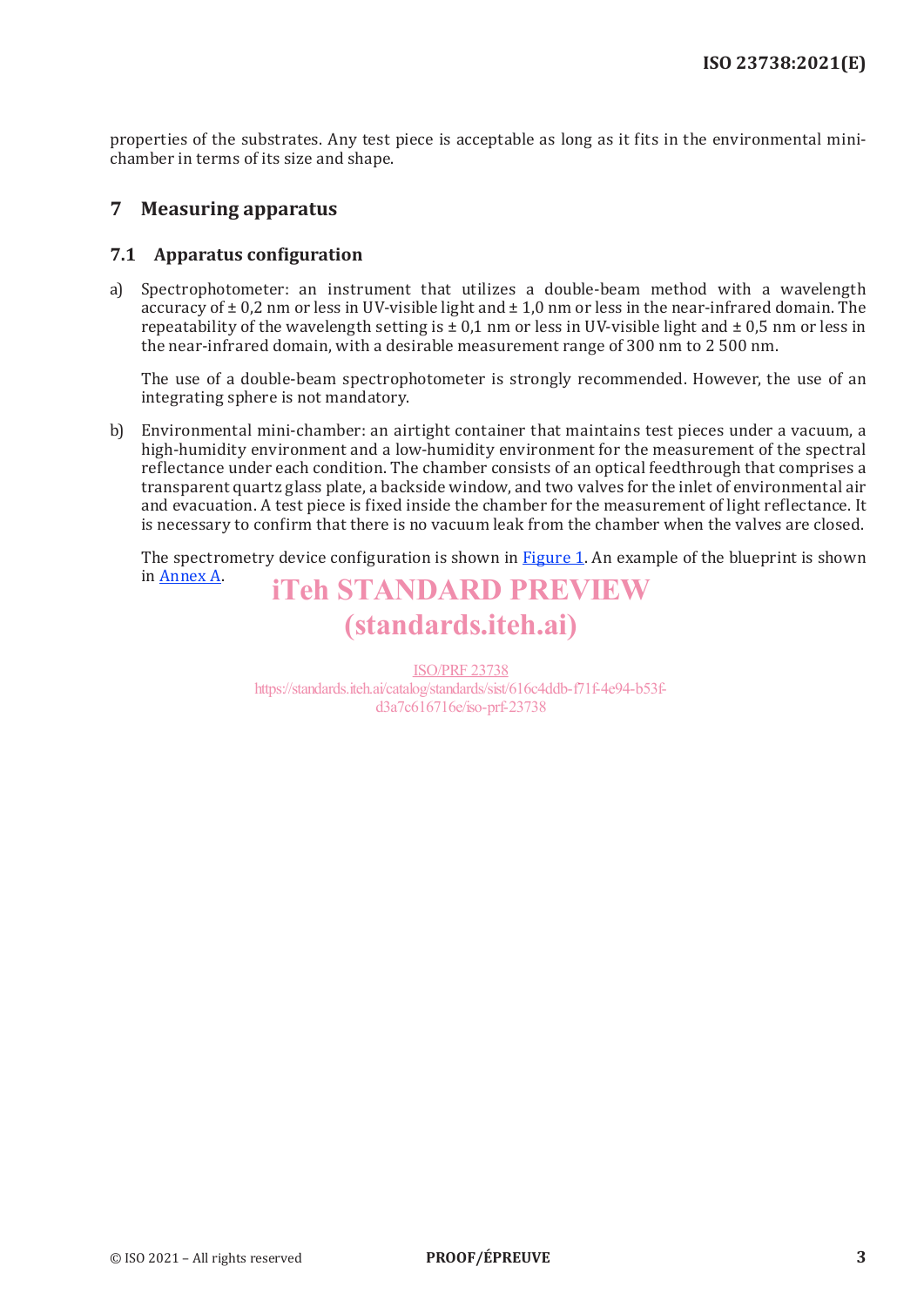

#### **Figure 1 — Device configuration for spectral reflectance measurements**

- c) Vacuum evacuation: an exhaust equipment rotary pump or a dry pump shall be used. Any type can be used, provided the ultimate pressure is less than 40 Pa.
- d) Temperature/humidity-controlled chamber: a type of chamber that allows the temperature and relative humidity to be set to 23 °C and from 40 % to 80 %, respectively. It is desirable to measure the humidity around the test pieces by using a hygrometer.

#### **7.2 Spectrophotometer calibration**

Perform a wavelength and reflectance calibration for the spectrophotometer apparatus as follows:

- a) Wavelength calibration: apply a test method that uses an optical glass filter.
- b) Baseline correction: set the spectral reflectance to 100 % within the range of the measuring wavelength by using the baseline adjustment function of the apparatus without setting an environmental mini-chamber.